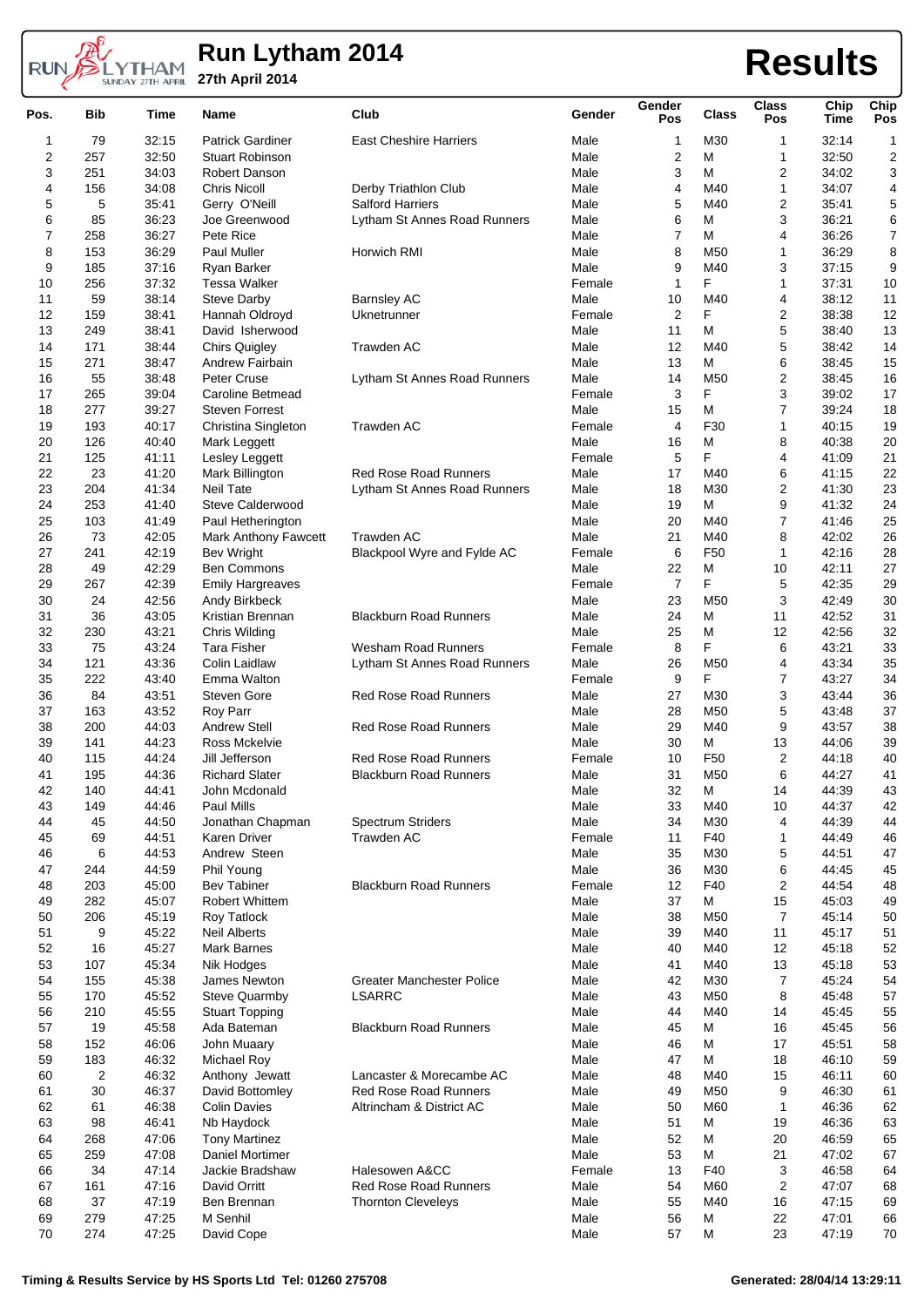| 71  | 111 | 47:55 | Chris Hyland             | <b>KCRC</b>                    | Male   | 58  | M30             | 8  | 47:52 | 72   |
|-----|-----|-------|--------------------------|--------------------------------|--------|-----|-----------------|----|-------|------|
| 72  |     |       |                          |                                |        |     |                 |    |       |      |
|     | 29  | 47:55 | Kevin Blewett            |                                | Male   | 59  | M30             | 9  | 47:53 | 73   |
| 73  | 72  | 48:02 | Matt Edgley              |                                | Male   | 60  | M30             | 10 | 47:48 | 71   |
| 74  | 143 | 48:06 | John Mcloughlin          |                                | Male   | 61  | M30             | 11 | 47:58 | $77$ |
| 75  | 240 | 48:06 | Sharon Wright            | Knowsley Harriers AC           | Female | 14  | F40             | 4  | 47:57 | 76   |
| 76  | 118 | 48:07 | Phillip Kennedy          |                                | Male   | 62  | M30             | 12 | 47:56 | 74   |
|     |     |       |                          |                                |        |     |                 |    |       |      |
| 77  | 99  | 48:07 | Jeff Haylock             |                                | Male   | 63  | M40             | 17 | 47:56 | 75   |
| 78  | 158 | 48:22 | Phil O'Reilly            |                                | Male   | 64  | M               | 24 | 48:13 | 79   |
| 79  | 177 | 48:27 | <b>Steven Riding</b>     |                                | Male   | 65  | M               | 25 | 47:58 | 78   |
| 80  | 123 | 48:30 | <b>Matthew Lardner</b>   |                                | Male   | 66  | M30             | 13 | 48:21 | 80   |
|     |     |       |                          |                                |        |     |                 |    |       |      |
| 81  | 14  | 48:40 | Chris Ball               | <b>Blackburn Road Runners</b>  | Male   | 67  | M50             | 10 | 48:23 | 81   |
| 82  | 47  | 48:43 | <b>Michael Clucas</b>    | <b>Blackburn Road Runners</b>  | Male   | 68  | M               | 26 | 48:30 | 82   |
| 83  | 18  | 48:46 | P Bartlett               |                                | Male   | 69  | М               | 27 | 48:37 | 83   |
| 84  | 88  | 48:53 | <b>Tony Hails</b>        |                                | Male   | 70  | M               | 28 | 48:45 | 84   |
|     |     |       |                          |                                |        |     |                 |    |       |      |
| 85  | 235 | 49:03 | Susan Wolstenholme       |                                | Female | 15  | F40             | 5  | 48:54 | 85   |
| 86  | 81  | 49:05 | <b>Rosalind Gehring</b>  |                                | Female | 16  | F30             | 2  | 49:01 | 87   |
| 87  | 11  | 49:10 | <b>Stuart Aris</b>       |                                | Male   | 71  | M30             | 14 | 48:57 | 86   |
| 88  | 20  | 49:18 | <b>Martin Bates</b>      | Wesham                         | Male   | 72  | M50             | 11 | 49:12 | 88   |
|     |     |       |                          |                                |        | 73  |                 |    |       |      |
| 89  | 184 | 49:22 | Anthony Rushe            |                                | Male   |     | M30             | 15 | 49:15 | 89   |
| 90  | 173 | 49:35 | Chris Rawcliffe          |                                | Male   | 74  | M               | 29 | 49:21 | 90   |
| 91  | 113 | 49:36 | Gary Innes               |                                | Male   | 75  | M50             | 12 | 49:25 | 91   |
| 92  | 56  | 49:44 | <b>Steve Dale</b>        |                                | Male   | 76  | M50             | 13 | 49:30 | 92   |
|     |     |       |                          |                                |        |     |                 |    |       |      |
| 93  | 127 | 49:48 | Rosalind Lenihan         |                                | Male   | 77  | М               | 30 | 49:41 | 93   |
| 94  | 124 | 49:53 | Ben Lee                  |                                | Male   | 78  | M30             | 16 | 49:47 | 94   |
| 95  | 243 | 50:11 | Catherine Young          |                                | Female | 17  | F30             | 3  | 49:59 | 96   |
| 96  | 82  | 50:14 | Alex Wiggins             | Lytham St Annes Road Runners   | Male   | 79  | M60             | 3  | 50:08 | 99   |
|     |     |       | Julie Taberner           |                                |        |     | F <sub>50</sub> |    |       |      |
| 97  | 202 | 50:15 |                          |                                | Female | 18  |                 | 3  | 50:09 | 100  |
| 98  | 119 | 50:18 | John Kirk                | <b>NVAC</b>                    | Male   | 80  | M60             | 4  | 50:01 | 97   |
| 99  | 139 | 50:19 | <b>Edward Mccarthy</b>   |                                | Male   | 81  | M               | 31 | 50:02 | 98   |
| 100 | 101 | 50:25 | Derek Heron              |                                | Male   | 82  | M40             | 18 | 49:58 | 95   |
|     | 220 | 50:27 |                          |                                | Male   | 83  | M40             | 19 | 50:23 | 104  |
| 101 |     |       | Marc Walker-Knight       | <b>Accrington Road Runners</b> |        |     |                 |    |       |      |
| 102 | 231 | 50:32 | Paul Wilkinson           |                                | Male   | 84  | M40             | 20 | 50:25 | 105  |
| 103 | 239 | 50:37 | Andrew Wright            |                                | Male   | 85  | M30             | 17 | 50:20 | 102  |
| 104 | 60  | 50:38 | Jonathan Darwen          |                                | Male   | 86  | M30             | 18 | 50:15 | 101  |
| 105 | 260 | 50:47 | lan Wharton              |                                | Male   | 87  | M               | 32 | 50:22 | 103  |
|     |     |       |                          |                                |        |     |                 |    |       |      |
| 106 | 38  | 50:53 | Gareth Brennan           |                                | Male   | 88  | M               | 33 | 50:41 | 107  |
| 107 | 32  | 50:56 | <b>Emily Bowne-Jones</b> |                                | Female | 19  | F               | 8  | 50:51 | 108  |
| 108 | 176 | 50:57 | <b>Barry Riding</b>      |                                | Male   | 89  | M               | 34 | 50:29 | 106  |
| 109 | 224 | 51:01 | Rachel Wareing           |                                | Female | 20  | F               | 9  | 50:57 | 109  |
|     |     |       |                          |                                |        |     |                 |    |       |      |
| 110 | 205 | 51:04 | lan Tate                 |                                | Male   | 90  | M30             | 19 | 51:00 | 110  |
| 111 | 250 | 51:13 | Mikki Mcmillan           |                                | Male   | 91  | M               | 35 | 51:02 | 111  |
| 112 | 42  | 51:19 | Clare Camp               |                                | Female | 21  | F               | 10 | 51:09 | 112  |
| 113 | 76  | 51:23 | <b>Sally Flitter</b>     |                                | Female | 22  | F30             | 4  | 51:17 | 115  |
|     |     |       |                          |                                |        |     |                 |    |       |      |
| 114 | 180 | 51:24 | Kerry Rodgers            | <b>Blackburn Road Runners</b>  | Female | 23  | F               | 11 | 51:11 | 113  |
| 115 | 93  | 51:29 | Pamela Hardman           |                                | Female | 24  | F <sub>50</sub> | 4  | 51:15 | 114  |
| 116 | 160 | 51:33 | Deborah Orritt           | <b>Red Rose Road Runners</b>   | Female | 25  | F               | 12 | 51:24 | 116  |
| 117 | 71  | 51:40 | Nicholas East            |                                | Male   | 92  | M30             | 20 | 51:31 | 119  |
| 118 | 236 | 51:46 | Simon Wood               |                                | Male   | 93  | M30             | 21 | 51:30 | 117  |
|     |     |       |                          |                                |        |     |                 |    |       |      |
| 119 | 13  | 51:46 | Sian Aston               |                                | Female | 26  | F30             | 5  | 51:30 | 118  |
| 120 | 52  | 51:51 | Sacha Cooper             |                                | Female | 27  | F40             | 6  | 51:40 | 120  |
| 121 | 167 | 51:53 | Lynsey Pickup            | <b>Blackburn Road Runners</b>  | Female | 28  | F30             | 6  | 51:40 | 121  |
| 122 | 68  | 52:14 | Donna Donna              |                                | Female | 29  | F40             | 7  | 52:03 | 123  |
|     |     |       |                          |                                |        |     |                 |    |       |      |
| 123 | 87  | 52:14 | Graham Haggis            |                                | Male   | 94  | M50             | 14 | 52:03 | 124  |
| 124 | 165 | 52:17 | <b>Caroline Pearce</b>   |                                | Female | 30  | F30             | 7  | 51:56 | 122  |
| 125 | 189 | 52:25 | Chris Shaw               |                                | Male   | 95  | M30             | 22 | 52:13 | 126  |
| 126 | 182 | 52:34 | <b>Claire Rowland</b>    | <b>Atherton Running Club</b>   | Female | 31  | F               | 13 | 52:10 | 125  |
|     |     |       |                          |                                |        |     | F               |    |       |      |
| 127 | 263 | 52:35 | Steph Whyte              |                                | Female | 32  |                 | 14 | 52:29 | 128  |
| 128 | 67  | 52:41 | Rowena Doherty           |                                | Female | 33  | F30             | 8  | 52:25 | 127  |
| 129 | 40  | 52:46 | Kirsten Burnett          |                                | Female | 34  | F40             | 8  | 52:40 | 130  |
| 130 | 136 | 52:52 | Jane Matthewman          | "Blackburn Road Runners 33633  | Female | 35  | F30             | 9  | 52:35 | 129  |
| 131 | 147 | 53:21 | Louis Meyer              |                                | Male   | 96  | M               | 36 | 53:16 | 131  |
|     |     |       |                          |                                |        |     |                 |    |       |      |
| 132 | 146 | 53:30 | Jane Meloy               |                                | Female | 36  | F               | 15 | 53:18 | 132  |
| 133 | 112 | 53:52 | Joe Incutti              |                                | Male   | 97  | M40             | 21 | 53:34 | 133  |
| 134 | 128 | 54:01 | Adrian Lindridge         |                                | Male   | 98  | M               | 37 | 53:42 | 134  |
| 135 | 164 | 54:03 | Sadikah Patel            |                                | Female | 37  | F30             | 10 | 53:46 | 135  |
|     |     | 54:08 | Ellen Mclachlan          |                                | Female | 38  | F               |    | 54:00 | 137  |
| 136 | 142 |       |                          |                                |        |     |                 | 16 |       |      |
| 137 | 232 | 54:14 | George Wilkinson         |                                | Male   | 99  | M               | 38 | 53:56 | 136  |
| 138 | 7   | 54:16 | Laura Wiggans            | <b>Riversway Road Runners</b>  | Female | 39  | F30             | 11 | 54:04 | 140  |
| 139 | 270 | 54:20 | Paul Walton              |                                | Male   | 100 | М               | 39 | 54:00 | 138  |
| 140 | 245 | 54:23 | Peter Faulkner           |                                | Male   | 101 | M               | 40 | 54:00 | 139  |
|     |     |       |                          |                                |        |     |                 |    |       |      |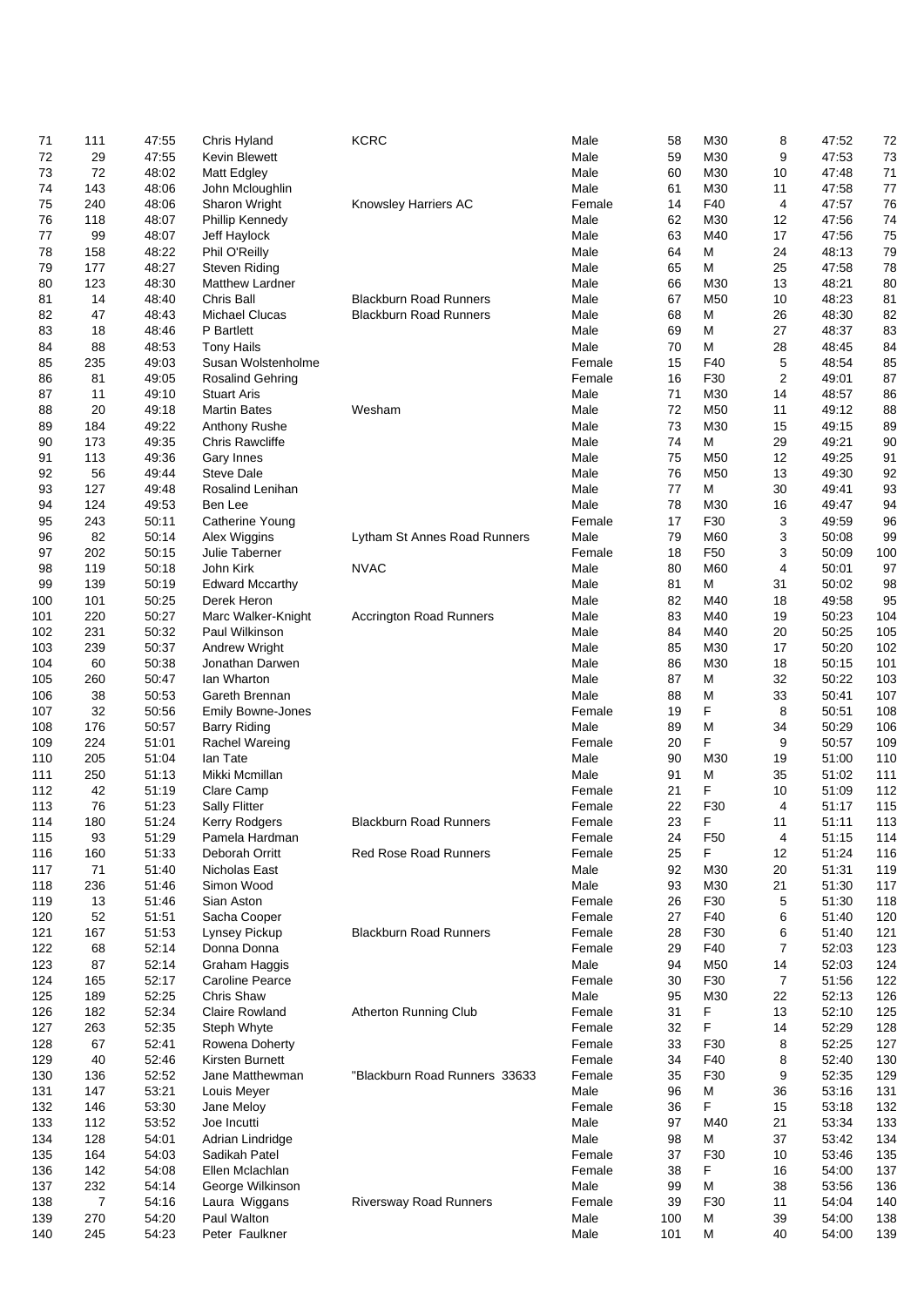| 141 | 248 | 54:27   | <b>Brian Pinder</b>        |                                | Male   | 102 | M               | 41           | 54:19   | 142 |
|-----|-----|---------|----------------------------|--------------------------------|--------|-----|-----------------|--------------|---------|-----|
|     |     |         |                            |                                |        |     |                 |              |         |     |
| 142 | 41  | 54:33   | Annemarie Bushell          | DNA4Life                       | Female | 40  | F30             | 12           | 54:27   | 143 |
| 143 | 216 | 54:40   | Jason Underwood            |                                | Male   | 103 | M40             | 22           | 54:16   | 141 |
| 144 | 46  | 54:43   | <b>Charlotte Charlotte</b> | <b>Riversway Road Runners</b>  | Female | 41  | F               | 17           | 54:31   | 144 |
|     |     |         |                            |                                |        |     |                 |              |         |     |
| 145 | 191 | 54:45   | <b>Gilly Shields</b>       |                                | Female | 42  | F30             | 13           | 54:42   | 145 |
| 146 | 33  | 54:59   | Myra Bracewell             |                                | Female | 43  | F <sub>50</sub> | 5            | 54:43   | 146 |
| 147 | 80  | 55:07   | Paul Gaunt                 |                                | Male   | 104 | M40             | 23           | 55:03   | 147 |
|     |     |         |                            |                                |        |     |                 |              |         |     |
| 148 | 272 | 55:11   | <b>Brendon O'Donnell</b>   |                                | Male   | 105 | M               | 42           | 55:04   | 148 |
| 149 | 151 | 55:21   | John Morgan                |                                | Male   | 106 | M30             | 23           | 55:16   | 153 |
|     |     |         |                            |                                |        |     |                 |              |         |     |
| 150 | 97  | 55:24   | Nathan Hawe                | Sweatshop RC                   | Male   | 107 | M40             | 24           | 55:15   | 151 |
| 151 | 120 | 55:29   | Lindsey Ladhams            |                                | Female | 44  | F30             | 14           | 55:06   | 149 |
| 152 | 106 | 55:29   | <b>Lindsay Hirst</b>       |                                | Female | 45  | F               | 18           | 55:15   | 152 |
|     |     |         | Mike White                 |                                |        |     |                 |              |         |     |
| 153 | 228 | 55:30   |                            |                                | Male   | 108 | M <sub>50</sub> | 15           | 55:20   | 154 |
| 154 | 51  | 55:31   | Carl Cooke                 |                                | Male   | 109 | M40             | 25           | 55:07   | 150 |
| 155 | 108 | 55:33   | Janet Holme                | South ribble runners           | Female | 46  | F30             | 15           | 55:22   | 155 |
|     |     |         |                            |                                |        |     |                 |              |         |     |
| 156 | 105 | 55:35   | David Hill                 |                                | Male   | 110 | м               | 43           | 55:22   | 156 |
| 157 | 269 | 55:42   | Anthony Clarke             |                                | Male   | 111 | М               | 44           | 55:31   | 157 |
| 158 | 92  | 55:44   | <b>Bernadette Hancock</b>  |                                | Female | 47  | F <sub>50</sub> | 6            | 55:39   | 159 |
|     |     |         |                            |                                |        |     |                 |              |         |     |
| 159 | 225 | 55:49   | <b>Steve Watkins</b>       |                                | Male   | 112 | M40             | 26           | 55:31   | 158 |
| 160 | 43  | 56:06   | Janine Carter              |                                | Female | 48  | F40             | 9            | 55:59   | 162 |
| 161 | 215 | 56:10   | Juliette Underwood         |                                | Female | 49  | F40             | 10           | 55:47   | 160 |
| 162 | 114 | 56:11   | Gaz Jakins-Ball            |                                | Male   | 113 | M30             | 24           | 55:49   | 161 |
|     |     |         |                            |                                |        |     |                 |              |         |     |
| 163 | 91  | 56:22   | Maria Hanavan              |                                | Female | 50  | F40             | 11           | 56:10   | 164 |
| 164 | 150 | 56:28   | Ronnie Moore               |                                | Male   | 114 | M40             | 27           | 56:09   | 163 |
| 165 | 64  | 56:41   | Sally Deacon               |                                | Female | 51  | F40             | 12           | 56:31   | 166 |
|     |     |         |                            |                                |        |     |                 |              |         |     |
| 166 | 74  | 56:53   | Paul Fisher                |                                | Male   | 115 | M <sub>50</sub> | 16           | 56:30   | 165 |
| 167 | 48  | 56:55   | <b>Sharon Cocker</b>       |                                | Female | 52  | F40             | 13           | 56:40   | 167 |
| 168 | 145 | 57:18   | Angela Mcneilly            |                                | Female | 53  | F <sub>50</sub> | 7            | 57:08   | 170 |
|     |     |         |                            |                                |        |     |                 |              |         |     |
| 169 | 178 | 57:21   | <b>Steve Riley</b>         | <b>UK Netrunner</b>            | Male   | 116 | M50             | 17           | 57:01   | 168 |
| 170 | 117 | 57:27   | Andrew Kelso               |                                | Male   | 117 | M30             | 25           | 57:06   | 169 |
| 171 | 122 | 57:52   | Samantha Lancashire        |                                | Female | 54  | F               | 19           | 57:34   | 171 |
|     |     |         |                            |                                |        |     |                 |              |         |     |
| 172 | 83  | 58:01   | Trish Golebiewska          |                                | Female | 55  | $\mathsf F$     | 20           | 57:46   | 172 |
| 173 | 276 | 58:12   | Greg Woodley               |                                | Male   | 118 | м               | 45           | 58:06   | 175 |
| 174 | 138 | 58:16   | <b>Shaun Mcallister</b>    |                                | Male   | 119 | M40             | 28           | 57:59   | 174 |
|     |     |         |                            |                                |        |     | M               |              |         |     |
| 175 | 3   | 58:17   | Joseph Linnett             |                                | Male   | 120 |                 | 46           | 57:52   | 173 |
| 176 | 66  | 58:20   | Amy Dickinson              |                                | Female | 56  | F               | 21           | 58:16   | 176 |
| 177 | 90  | 58:51   | Sue Hall                   |                                | Female | 57  | F40             | 14           | 58:28   | 177 |
| 178 | 102 | 59:10   | Anne-Marie Hessey          |                                | Female | 58  | F40             | 15           | 58:57   | 178 |
|     |     |         |                            |                                |        |     |                 |              |         |     |
| 179 | 278 | 59:10   | Jennifer Waterworth        |                                | Female | 59  | F               | 22           | 59:02   | 179 |
| 180 | 62  | 59:14   | <b>Charlotte Davis</b>     | <b>Riversway Road Runners</b>  | Female | 60  | F               | 23           | 59:03   | 180 |
| 181 | 262 | 59:17   | Scott Farmer               |                                | Male   | 121 | M               | 47           | 59:10   | 182 |
| 182 | 179 | 59:28   |                            |                                | Female | 61  | F               | 24           | 59:08   | 181 |
|     |     |         | Emily Robinson             |                                |        |     |                 |              |         |     |
| 183 | 168 | 59:31   | <b>Phyllis Pratt</b>       |                                | Female | 62  | F30             | 16           | 59:19   | 185 |
| 184 | 197 | 59:34   | Emma Smith                 |                                | Female | 63  | F30             | 17           | 59:16   | 184 |
|     | 190 | 59:36   | Claire Shaw                |                                | Female | 64  | F30             | 18           | 59:21   | 186 |
| 185 |     |         |                            |                                |        |     |                 |              |         |     |
| 186 | 89  | 59:40   | <b>Michael Hall</b>        |                                | Male   | 122 | M50             | 18           | 59:14   | 183 |
| 187 | 12  | 59:41   | Katy Aston                 |                                | Female | 65  | F30             | 19           | 59:25   | 187 |
| 188 | 223 | 59:47   | Race Number 223            |                                | Male   | 123 | <b>New</b>      | $\mathbf{1}$ | 59:30   | 188 |
|     |     |         |                            |                                |        |     |                 |              |         |     |
| 189 | 252 | 59:55   | Faye Calderwood            |                                | Female | 66  | F               | 25           | 59:46   | 189 |
| 190 | 275 | 59:59   | <b>Albon Swallow</b>       |                                | Male   | 124 | М               | 48           | 59:46   | 190 |
| 191 | 39  | 1:00:14 | Heidi Brown                |                                | Female | 67  | F40             | 16           | 59:58   | 191 |
|     |     |         |                            |                                |        |     |                 |              |         |     |
| 192 | 70  | 1:00:25 | Henrietta East             |                                | Female | 68  | F30             | 20           | 1:00:16 | 192 |
| 193 | 181 | 1:00:39 | Julie Rooney               | Sweatshop Running Community    | Female | 69  | F30             | 21           | 1:00:30 | 194 |
| 194 | 54  | 1:00:47 | Joanne Coulthard           | <b>Accrington Road Runners</b> | Female | 70  | F40             | 17           | 1:00:28 | 193 |
|     |     |         |                            |                                |        |     |                 |              |         |     |
| 195 | 219 | 1:00:48 | <b>Brigitte Wainman</b>    | <b>Blackburn Road Runners</b>  | Female | 71  | F40             | 18           | 1:00:30 | 195 |
| 196 | 198 | 1:00:51 | Katherine Smith            |                                | Female | 72  | F               | 26           | 1:00:48 | 197 |
| 197 | 27  | 1:00:52 | Jeanette Blackburn         |                                | Female | 73  | F40             | 19           | 1:00:46 | 196 |
|     |     |         |                            |                                |        |     |                 |              |         |     |
| 198 | 104 | 1:01:07 | Joyce Hill                 |                                | Female | 74  | F <sub>50</sub> | 8            | 1:00:54 | 198 |
| 199 | 247 | 1:01:55 | <b>Lance Ellis</b>         |                                | Male   | 125 | M               | 49           | 1:01:35 | 199 |
| 200 | 208 | 1:02:05 | Dave Thomas                |                                | Male   | 126 | M60             | 5            | 1:01:38 | 200 |
|     |     |         |                            |                                |        |     |                 |              |         |     |
| 201 | 21  | 1:02:33 | Suzanne Bell               |                                | Female | 75  | F30             | 22           | 1:02:16 | 202 |
| 202 | 238 | 1:02:34 | Carig Wright               |                                | Male   | 127 | M30             | 26           | 1:02:13 | 201 |
| 203 | 188 | 1:02:41 | <b>Craig Seeley</b>        |                                | Male   | 128 | M               | 50           | 1:02:22 | 203 |
|     |     |         |                            |                                |        |     | F               |              |         |     |
| 204 | 96  | 1:02:49 | Harriet Harrison           |                                | Female | 76  |                 | 27           | 1:02:30 | 205 |
| 205 | 130 | 1:02:54 | <b>Richard Linnett</b>     |                                | Male   | 129 | M50             | 19           | 1:02:29 | 204 |
| 206 | 242 | 1:02:59 | Graham Young               | Lytham St Annes Road Runners   | Male   | 130 | M50             | 20           | 1:02:46 | 206 |
| 207 | 17  | 1:03:25 |                            |                                | Female | 77  | F               |              | 1:03:08 |     |
|     |     |         | <b>Kirsty Barnes</b>       |                                |        |     |                 | 28           |         | 208 |
| 208 | 201 | 1:03:26 | David Stott                |                                | Male   | 131 | M30             | 27           | 1:03:06 | 207 |
| 209 | 281 | 1:03:36 | David Whitten              |                                | Male   | 132 | М               | 51           | 1:03:10 | 209 |
| 210 | 110 | 1:03:40 | Louise Hyde                | <b>Blackburn Road Runners</b>  | Female | 78  | F40             | 20           | 1:03:22 | 211 |
|     |     |         |                            |                                |        |     |                 |              |         |     |